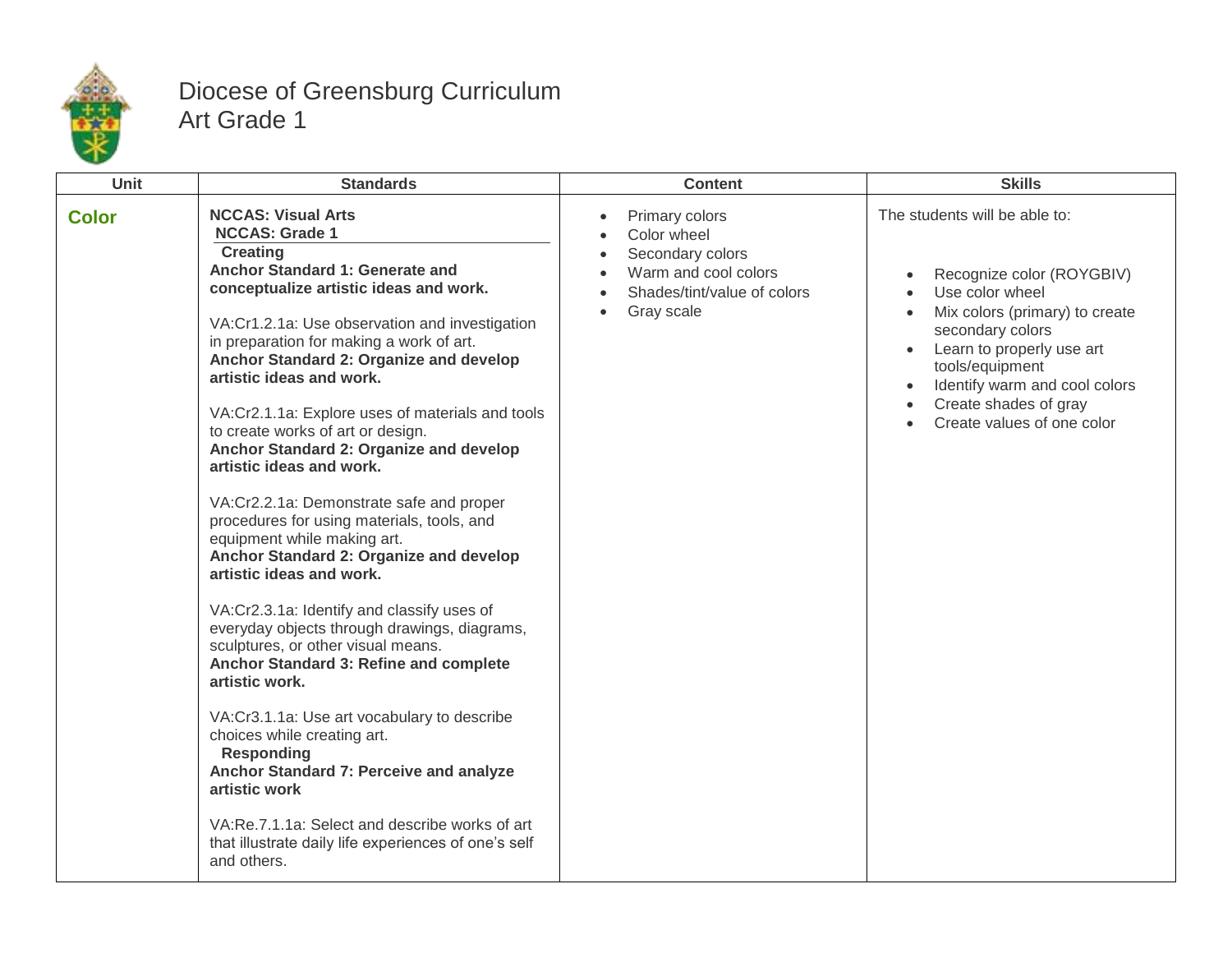| Unit           | <b>Standards</b>                                                                                                                                                                                                                                                                                                                                                                                                                                                                                                                                                                                                                                                                                                         | <b>Content</b>                                                                                          | <b>Skills</b>                                                                                                                                                                            |
|----------------|--------------------------------------------------------------------------------------------------------------------------------------------------------------------------------------------------------------------------------------------------------------------------------------------------------------------------------------------------------------------------------------------------------------------------------------------------------------------------------------------------------------------------------------------------------------------------------------------------------------------------------------------------------------------------------------------------------------------------|---------------------------------------------------------------------------------------------------------|------------------------------------------------------------------------------------------------------------------------------------------------------------------------------------------|
|                | Anchor Standard 7: Perceive and analyze<br>artistic work<br>VA:Re.7.2.1a: Compare images that represent<br>the same subject.<br><b>Connecting</b><br>Anchor Standard 11: Relate artistic ideas and<br>works with societal, cultural, and historical<br>context to deepen understanding<br>VA:Cn11.1.1a: Understand that people from<br>different places and times have made art for a<br>variety of reasons.<br>State Education Agency Directors of Arts<br>Education. (2014). National Core Arts Standards.<br>Dover, DE: State Education Agency Directors of<br>Arts Education.                                                                                                                                        |                                                                                                         |                                                                                                                                                                                          |
| <b>Drawing</b> | <b>NCCAS: Visual Arts</b><br><b>NCCAS: Grade 1</b><br><b>Creating</b><br>Anchor Standard 1: Generate and<br>conceptualize artistic ideas and work.<br>VA:Cr1.2.1a: Use observation and investigation<br>in preparation for making a work of art.<br>Anchor Standard 2: Organize and develop<br>artistic ideas and work.<br>VA:Cr2.1.1a: Explore uses of materials and tools<br>to create works of art or design.<br>Anchor Standard 2: Organize and develop<br>artistic ideas and work.<br>VA:Cr2.2.1a: Demonstrate safe and proper<br>procedures for using materials, tools, and<br>equipment while making art.<br>Anchor Standard 2: Organize and develop<br>artistic ideas and work.<br>that effectively communicate? | 5 types of Lines<br>How to create various lines<br>Horizon Line<br>$\bullet$<br>Front/Middle/Background | The students will be able to:<br>Draw Lines<br>$\bullet$<br>Identify Types of Lines<br><b>Identify Horizon Line</b><br>Identify & Incorporate<br>Front/Middle/Background in a<br>drawing |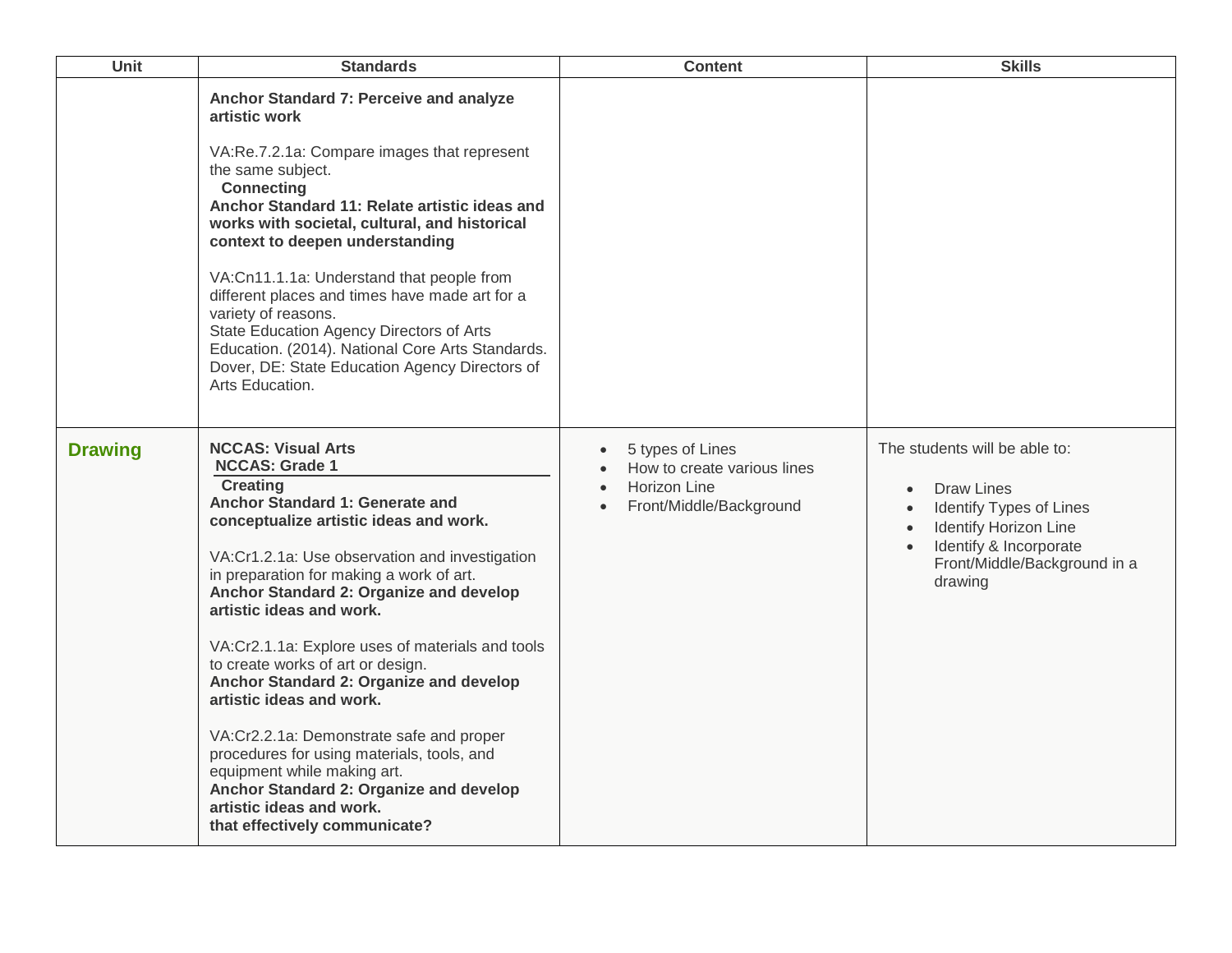| <b>Unit</b>     | <b>Standards</b>                                                                                                                                                                                                                                                                                                                                                                                                                                                                                                                                                                                                                                                                                                                                                                                                                                                                                                                                                                                                                                                          | <b>Content</b>                                                                                                                                                                    | <b>Skills</b>                                                                                                                                                 |
|-----------------|---------------------------------------------------------------------------------------------------------------------------------------------------------------------------------------------------------------------------------------------------------------------------------------------------------------------------------------------------------------------------------------------------------------------------------------------------------------------------------------------------------------------------------------------------------------------------------------------------------------------------------------------------------------------------------------------------------------------------------------------------------------------------------------------------------------------------------------------------------------------------------------------------------------------------------------------------------------------------------------------------------------------------------------------------------------------------|-----------------------------------------------------------------------------------------------------------------------------------------------------------------------------------|---------------------------------------------------------------------------------------------------------------------------------------------------------------|
|                 | VA:Cr2.3.1a: Identify and classify uses of<br>everyday objects through drawings, diagrams,<br>sculptures, or other visual means.<br>Anchor Standard 3: Refine and complete<br>artistic work.<br>VA:Cr3.1.1a: Use art vocabulary to describe<br>choices while creating art.<br><b>Responding</b><br>Anchor Standard 7: Perceive and analyze<br>artistic work<br>VA:Re.7.1.1a: Select and describe works of art<br>that illustrate daily life experiences of one's self<br>and others.<br>Anchor Standard 7: Perceive and analyze<br>artistic work<br>VA:Re.7.2.1a: Compare images that represent<br>the same subject.<br><b>Connecting</b><br>Anchor Standard 11: Relate artistic ideas and<br>works with societal, cultural, and historical<br>context to deepen understanding<br>VA:Cn11.1.1a: Understand that people from<br>different places and times have made art for a<br>variety of reasons.<br>State Education Agency Directors of Arts<br>Education. (2014). National Core Arts Standards.<br>Dover, DE: State Education Agency Directors of<br>Arts Education. |                                                                                                                                                                                   |                                                                                                                                                               |
| <b>Painting</b> | <b>NCCAS: Visual Arts</b><br><b>NCCAS: Grade 1</b><br><b>Creating</b><br>Anchor Standard 1: Generate and<br>conceptualize artistic ideas and work.<br><b>Enduring Understanding: Creativity and</b><br>innovative thinking are essential life skills                                                                                                                                                                                                                                                                                                                                                                                                                                                                                                                                                                                                                                                                                                                                                                                                                      | Elements of painting<br>$\bullet$<br>Brush techniques.<br>Use various types of paint<br>(Watercolor/Tempera).<br>Use various types of materials to<br>create alternative effects. | The students will be able to:<br>Hold, clean, and create strokes<br>with a brush.<br>Identify types of paint.<br>Use various types of materials as<br>a brush |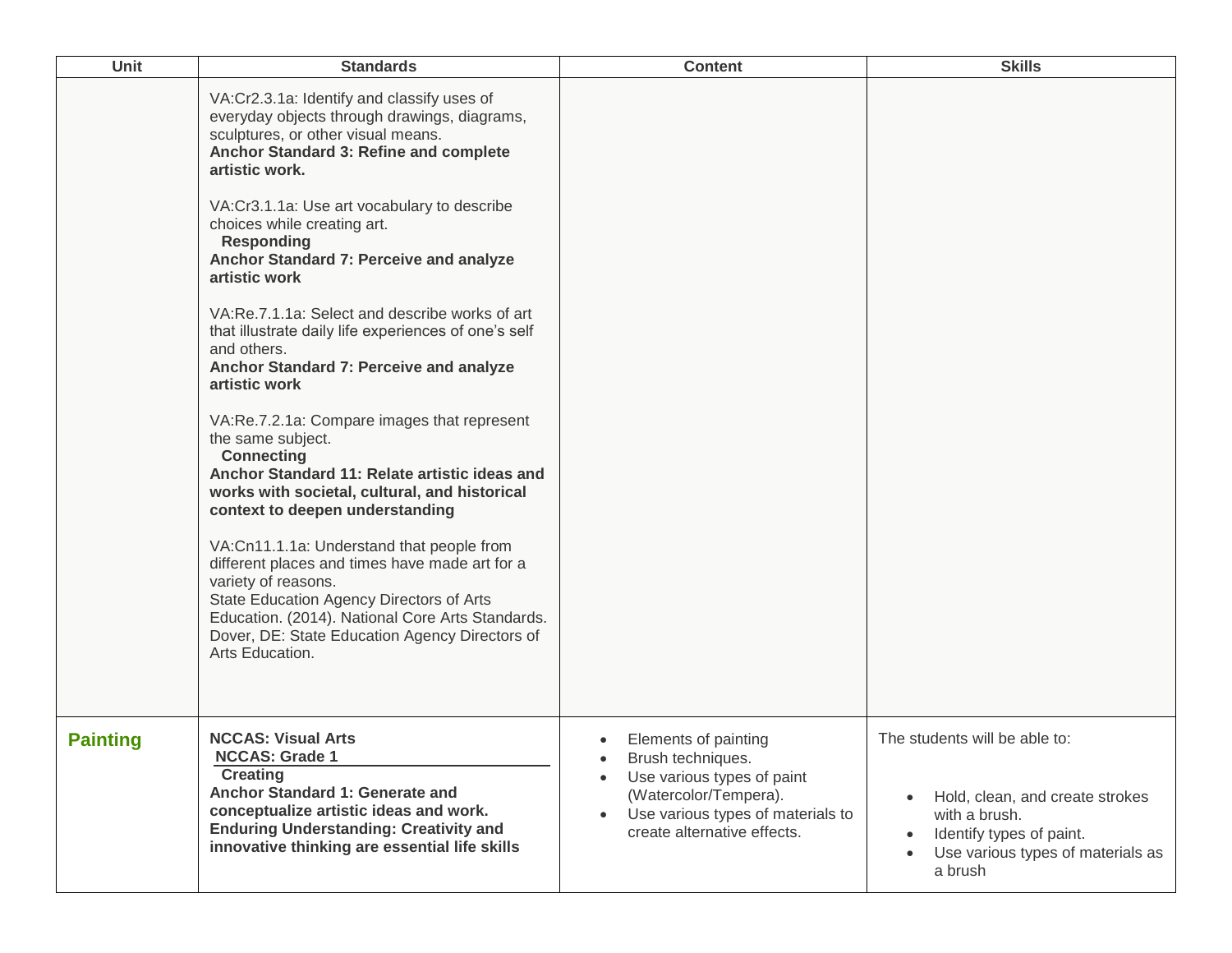| Unit | <b>Standards</b>                                                                                                                                                                             | <b>Content</b> | <b>Skills</b>                         |
|------|----------------------------------------------------------------------------------------------------------------------------------------------------------------------------------------------|----------------|---------------------------------------|
|      | that can be developed.                                                                                                                                                                       |                | Create an original piece<br>$\bullet$ |
|      | VA:Cr1.1.1a: Engage collaboratively in<br>exploration and imaginative play with materials.<br>Anchor Standard 1: Generate and<br>conceptualize artistic ideas and work.                      |                |                                       |
|      | VA:Cr1.2.1a: Use observation and investigation<br>in preparation for making a work of art.<br>Anchor Standard 2: Organize and develop<br>artistic ideas and work.                            |                |                                       |
|      | VA:Cr2.1.1a: Explore uses of materials and tools<br>to create works of art or design.<br>Anchor Standard 2: Organize and develop<br>artistic ideas and work.                                 |                |                                       |
|      | VA:Cr2.2.1a: Demonstrate safe and proper<br>procedures for using materials, tools, and<br>equipment while making art.<br>Anchor Standard 2: Organize and develop<br>artistic ideas and work. |                |                                       |
|      | VA:Cr2.3.1a: Identify and classify uses of<br>everyday objects through drawings, diagrams,<br>sculptures, or other visual means.<br>Anchor Standard 3: Refine and complete<br>artistic work. |                |                                       |
|      | VA:Cr3.1.1a: Use art vocabulary to describe<br>choices while creating art.<br><b>Presenting</b><br>Anchor Standard 4: Select, analyze, and<br>interpret artistic work for presentation.      |                |                                       |
|      | VA: Pr4.1.1a: Explain why some objects,<br>artifacts, and artwork are valued over others.<br>Anchor Standard 5: Develop and refine<br>artistic techniques and work for presentation.         |                |                                       |
|      | VA:Pr5.1.1a: Ask and answer questions such as<br>where, when, why, and how artwork should be<br>prepared for presentation or preservation.                                                   |                |                                       |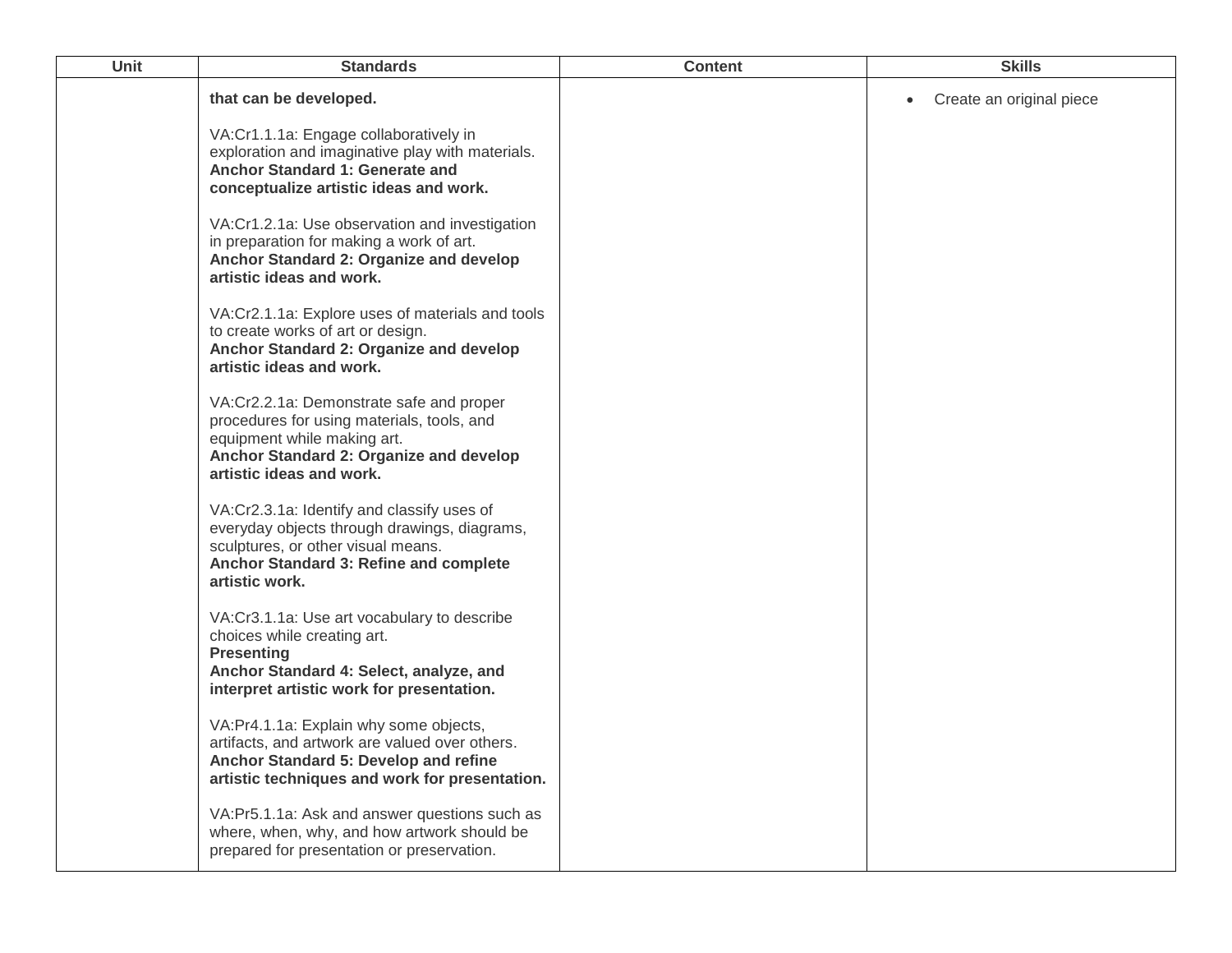| <b>Unit</b> | <b>Standards</b>                                                                                                                                                                                                                           | <b>Content</b> | <b>Skills</b> |
|-------------|--------------------------------------------------------------------------------------------------------------------------------------------------------------------------------------------------------------------------------------------|----------------|---------------|
|             | Anchor Standard 6: Convey meaning through<br>the presentation of artistic work.                                                                                                                                                            |                |               |
|             | VA:Pr6.1.1a: Identify the roles and<br>responsibilities of people who work in and visit<br>museums and other art venues.<br><b>Responding</b><br>Anchor Standard 7: Perceive and analyze<br>artistic work                                  |                |               |
|             | VA:Re.7.1.1a: Select and describe works of art<br>that illustrate daily life experiences of one's self<br>and others.<br>Anchor Standard 7: Perceive and analyze<br>artistic work                                                          |                |               |
|             | VA:Re.7.2.1a: Compare images that represent<br>the same subject.<br>Anchor Standard 8: Interpret intent and<br>meaning in artistic work.                                                                                                   |                |               |
|             | VA:Re8.1.1a: Interpret art by categorizing<br>subject matter and identifying the characteristics<br>of form.<br>Anchor Standard 9: Apply criteria to evaluate<br>artistic work.                                                            |                |               |
|             | VA:Re9.1.1a: Classify artwork based on different<br>reasons for preferences.<br><b>Connecting</b><br>Anchor Standard 10: Synthesize and relate<br>knowledge and personal experiences to<br>make art.                                       |                |               |
|             | VA:Cn10.1.1a: Identify times, places, and<br>reasons by which students make art outside of<br>school.<br>Anchor Standard 11: Relate artistic ideas and<br>works with societal, cultural, and historical<br>context to deepen understanding |                |               |
|             | VA:Cn11.1.1a: Understand that people from<br>different places and times have made art for a<br>variety of reasons.                                                                                                                         |                |               |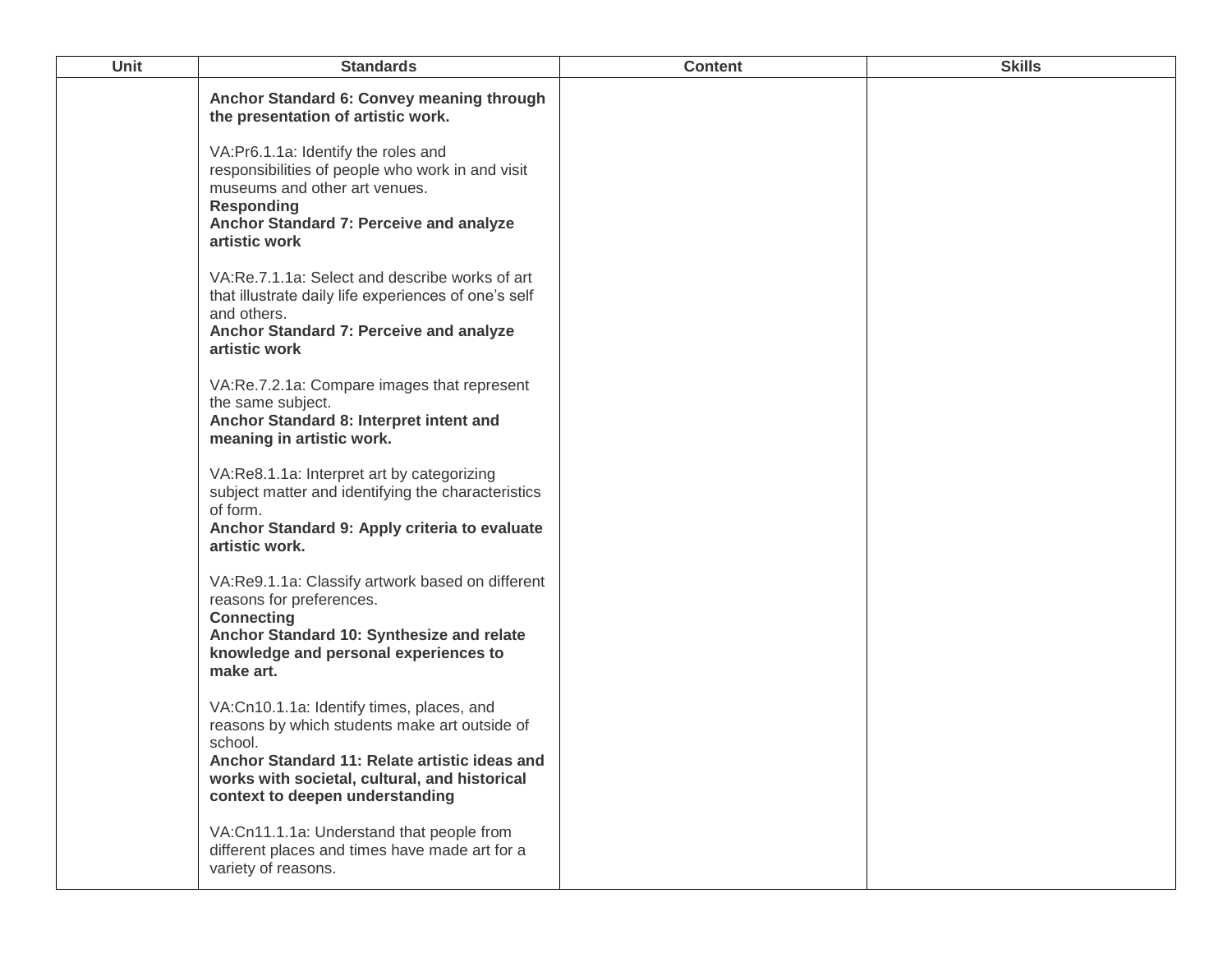| State Education Agency Directors of Arts<br>Education. (2014). National Core Arts Standards.<br>Dover, DE: State Education Agency Directors of<br>Arts Education.<br><b>NCCAS: Visual Arts</b><br>The students will be able to:<br><b>Printmaking</b><br>Elements of printmaking<br>$\bullet$<br><b>NCCAS: Grade 1</b><br>Repeat the process/pattern.<br>$\bullet$<br><b>Creating</b><br>Use repetition of shapes with<br>$\bullet$<br>Anchor Standard 1: Generate and<br>various colors of paint.<br>Use materials properly.<br>conceptualize artistic ideas and work.?<br>Monoprints<br>Create art with layering<br>$\bullet$<br>VA:Cr1.2.1a: Use observation and investigation<br>techniques.<br>in preparation for making a work of art.<br>Repeat printing process.<br>$\bullet$<br>Anchor Standard 2: Organize and develop<br>Create an original piece<br>artistic ideas and work.<br>VA:Cr2.1.1a: Explore uses of materials and tools<br>to create works of art or design.<br>Anchor Standard 2: Organize and develop<br>artistic ideas and work.<br>VA:Cr2.2.1a: Demonstrate safe and proper<br>procedures for using materials, tools, and<br>equipment while making art.<br>Anchor Standard 2: Organize and develop<br>artistic ideas and work.<br>VA:Cr2.3.1a: Identify and classify uses of<br>everyday objects through drawings, diagrams,<br>sculptures, or other visual means.<br>Anchor Standard 3: Refine and complete<br>artistic work.<br>VA:Cr3.1.1a: Use art vocabulary to describe<br>choices while creating art.<br><b>Responding</b><br>Anchor Standard 7: Perceive and analyze<br>artistic work<br>VA:Re.7.1.1a: Select and describe works of art<br>that illustrate daily life experiences of one's self<br>and others. | <b>Unit</b> | <b>Standards</b> | <b>Content</b> | <b>Skills</b> |
|--------------------------------------------------------------------------------------------------------------------------------------------------------------------------------------------------------------------------------------------------------------------------------------------------------------------------------------------------------------------------------------------------------------------------------------------------------------------------------------------------------------------------------------------------------------------------------------------------------------------------------------------------------------------------------------------------------------------------------------------------------------------------------------------------------------------------------------------------------------------------------------------------------------------------------------------------------------------------------------------------------------------------------------------------------------------------------------------------------------------------------------------------------------------------------------------------------------------------------------------------------------------------------------------------------------------------------------------------------------------------------------------------------------------------------------------------------------------------------------------------------------------------------------------------------------------------------------------------------------------------------------------------------------------------------------------------------------------------------------------------|-------------|------------------|----------------|---------------|
|                                                                                                                                                                                                                                                                                                                                                                                                                                                                                                                                                                                                                                                                                                                                                                                                                                                                                                                                                                                                                                                                                                                                                                                                                                                                                                                                                                                                                                                                                                                                                                                                                                                                                                                                                  |             |                  |                |               |
|                                                                                                                                                                                                                                                                                                                                                                                                                                                                                                                                                                                                                                                                                                                                                                                                                                                                                                                                                                                                                                                                                                                                                                                                                                                                                                                                                                                                                                                                                                                                                                                                                                                                                                                                                  |             |                  |                |               |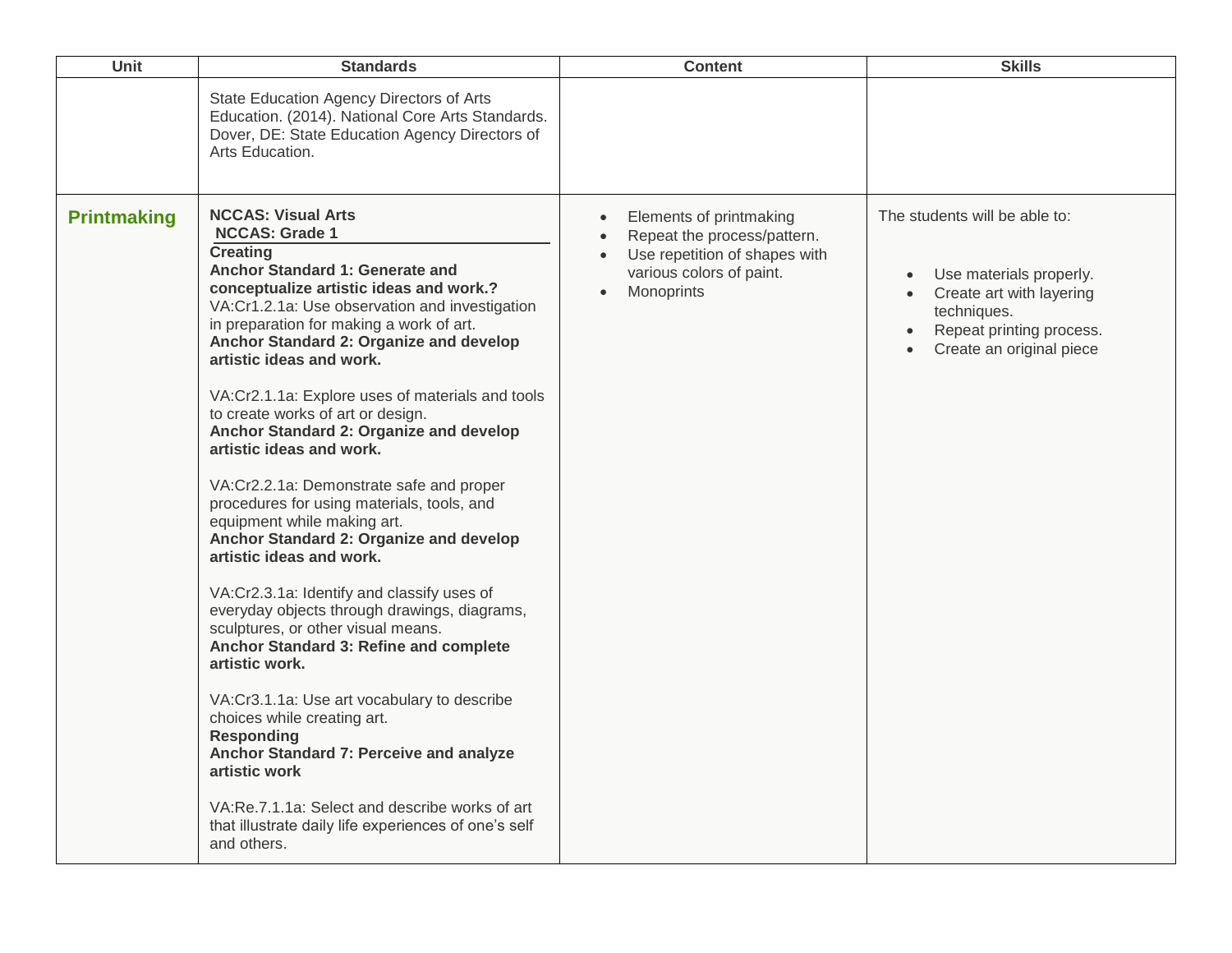| Unit             | <b>Standards</b>                                                                                                                                                                                                                                                                                                                                                                                                                                                                                                                                                                                                                                                                                                                                                                                                            | <b>Content</b>                                                                                                                                                                                                    | <b>Skills</b>                                                                                                                                               |
|------------------|-----------------------------------------------------------------------------------------------------------------------------------------------------------------------------------------------------------------------------------------------------------------------------------------------------------------------------------------------------------------------------------------------------------------------------------------------------------------------------------------------------------------------------------------------------------------------------------------------------------------------------------------------------------------------------------------------------------------------------------------------------------------------------------------------------------------------------|-------------------------------------------------------------------------------------------------------------------------------------------------------------------------------------------------------------------|-------------------------------------------------------------------------------------------------------------------------------------------------------------|
|                  | Anchor Standard 7: Perceive and analyze<br>artistic work<br>VA:Re.7.2.1a: Compare images that represent<br>the same subject.<br><b>Connecting</b><br>Anchor Standard 11: Relate artistic ideas and<br>works with societal, cultural, and historical<br>context to deepen understanding?<br>VA:Cn11.1.1a: Understand that people from<br>different places and times have made art for a<br>variety of reasons.<br>State Education Agency Directors of Arts<br>Education. (2014). National Core Arts Standards.<br>Dover, DE: State Education Agency Directors of<br>Arts Education.                                                                                                                                                                                                                                          |                                                                                                                                                                                                                   |                                                                                                                                                             |
| <b>Sculpture</b> | <b>NCCAS: Visual Arts</b><br><b>NCCAS: Grade 1</b><br><b>Creating</b><br>Anchor Standard 1: Generate and<br>conceptualize artistic ideas and work.<br>VA:Cr1.2.1a: Use observation and investigation<br>in preparation for making a work of art.<br>Anchor Standard 2: Organize and develop<br>artistic ideas and work.<br>VA:Cr2.1.1a: Explore uses of materials and tools<br>to create works of art or design.<br>Anchor Standard 2: Organize and develop<br>artistic ideas and work.<br>VA:Cr2.2.1a: Demonstrate safe and proper<br>procedures for using materials, tools, and<br>equipment while making art.<br>Anchor Standard 2: Organize and develop<br>artistic ideas and work.<br>VA:Cr2.3.1a: Identify and classify uses of<br>everyday objects through drawings, diagrams,<br>sculptures, or other visual means. | Elements of sculpture<br>$\bullet$<br>Introduction to various modeling<br>$\bullet$<br>techniques<br>Procedures for adding color to<br>$\bullet$<br>clay<br>How to manipulate sculpture<br>$\bullet$<br>materials | The students will be able to:<br>Model/Shape sculpture material<br>Incorporate found objects<br>Use various materials to create a<br>mixed media sculpture. |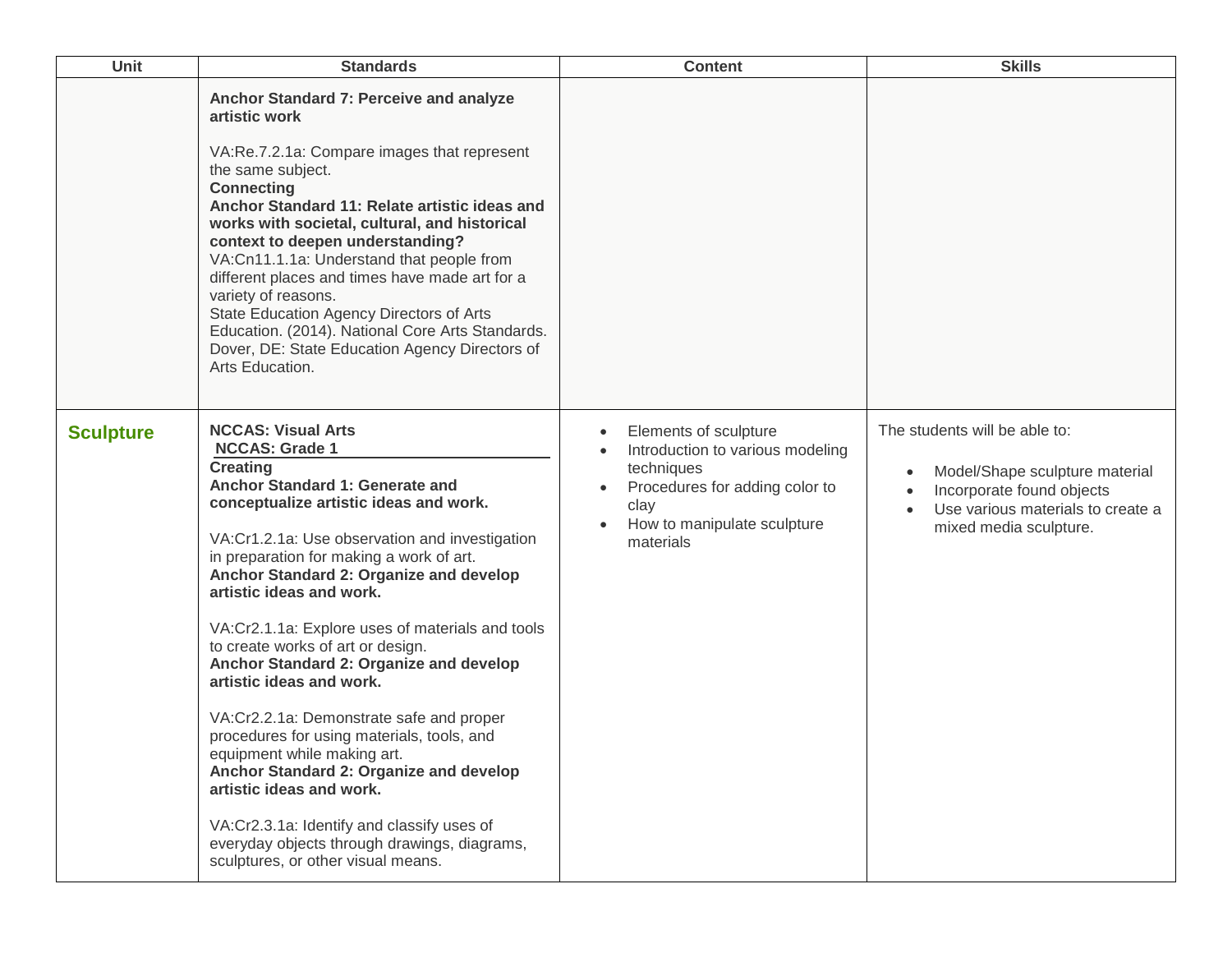| <b>Unit</b>                       | <b>Standards</b>                                                                                                                                                                                                                                                                                                                                                                                                                                                                                                                                                                                                                                                                                                                                                                                                                                                                                                                      | <b>Content</b>                                                                                    | <b>Skills</b>                                                                                                                                                                                                                       |
|-----------------------------------|---------------------------------------------------------------------------------------------------------------------------------------------------------------------------------------------------------------------------------------------------------------------------------------------------------------------------------------------------------------------------------------------------------------------------------------------------------------------------------------------------------------------------------------------------------------------------------------------------------------------------------------------------------------------------------------------------------------------------------------------------------------------------------------------------------------------------------------------------------------------------------------------------------------------------------------|---------------------------------------------------------------------------------------------------|-------------------------------------------------------------------------------------------------------------------------------------------------------------------------------------------------------------------------------------|
|                                   | Anchor Standard 3: Refine and complete<br>artistic work.<br>VA:Cr3.1.1a: Use art vocabulary to describe<br>choices while creating art.<br><b>Responding</b><br>Anchor Standard 7: Perceive and analyze<br>artistic work<br>VA:Re.7.1.1a: Select and describe works of art<br>that illustrate daily life experiences of one's self<br>and others.<br>Anchor Standard 7: Perceive and analyze<br>artistic work<br>VA:Re.7.2.1a: Compare images that represent<br>the same subject.<br><b>Connecting</b><br>Anchor Standard 11: Relate artistic ideas and<br>works with societal, cultural, and historical<br>context to deepen understanding<br>VA:Cn11.1.1a: Understand that people from<br>different places and times have made art for a<br>variety of reasons.<br>State Education Agency Directors of Arts<br>Education. (2014). National Core Arts Standards.<br>Dover, DE: State Education Agency Directors of<br>Arts Education. |                                                                                                   |                                                                                                                                                                                                                                     |
| <b>Mixed Media</b><br><b>Unit</b> | <b>NCCAS: Visual Arts</b><br><b>NCCAS: Grade 1</b><br><b>Creating</b><br>Anchor Standard 1: Generate and<br>conceptualize artistic ideas and work.?<br>VA:Cr1.2.1a: Use observation and investigation<br>in preparation for making a work of art.<br>Anchor Standard 2: Organize and develop<br>artistic ideas and work.                                                                                                                                                                                                                                                                                                                                                                                                                                                                                                                                                                                                              | Build on previous content and<br>$\bullet$<br>knowledge<br>Principals of mixed media<br>$\bullet$ | The students will be able to:<br>Use prior knowledge to create a<br>multimedia project.<br>Use scissors<br>$\bullet$<br>Use glue<br>Use paint<br>Use pencils<br>Use crayons<br>Use pastels<br>$\bullet$<br>Use markers<br>$\bullet$ |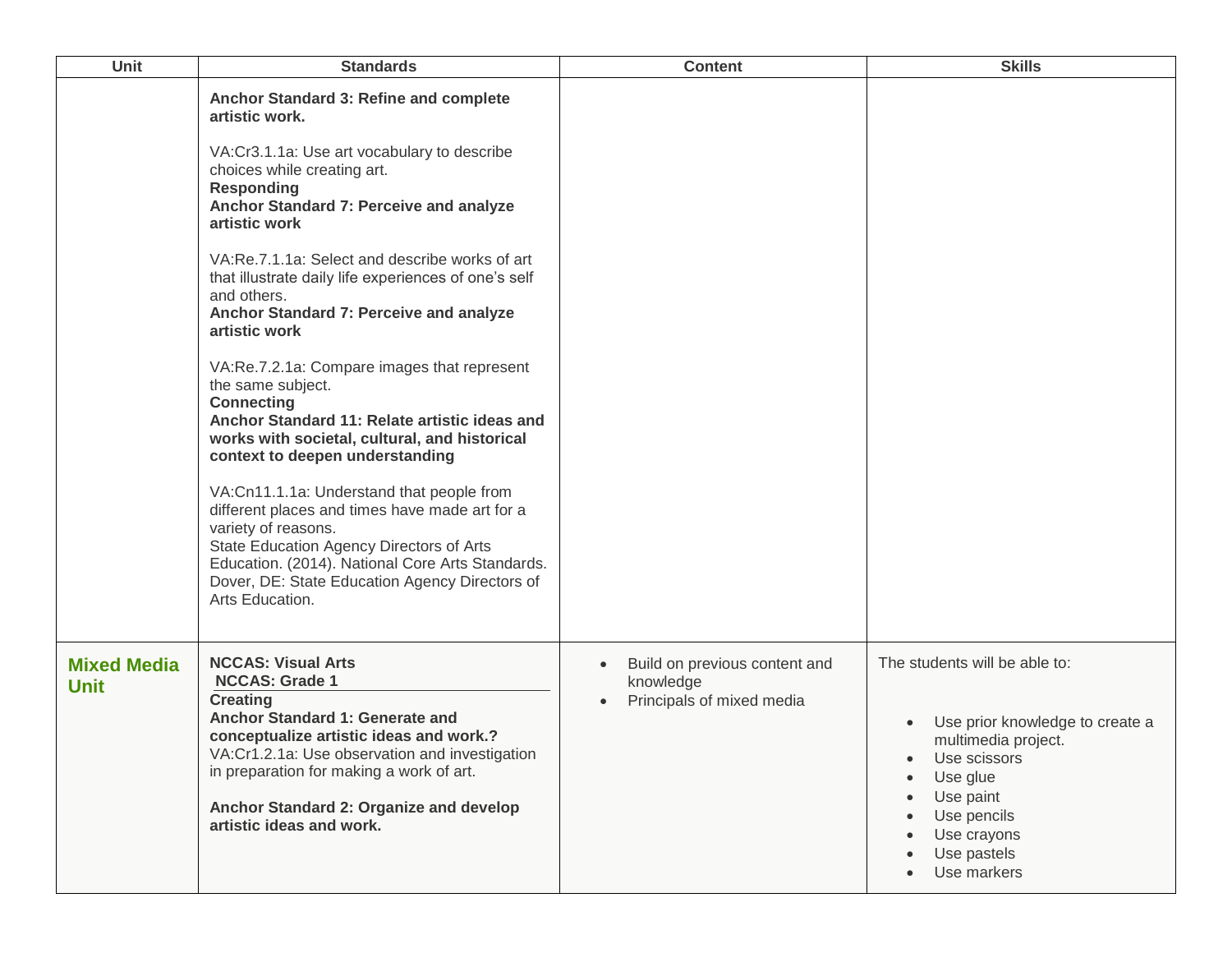| <b>Unit</b> | <b>Standards</b>                                                                                                                                                                                                                                                                        | <b>Content</b> | <b>Skills</b>                                                                                        |
|-------------|-----------------------------------------------------------------------------------------------------------------------------------------------------------------------------------------------------------------------------------------------------------------------------------------|----------------|------------------------------------------------------------------------------------------------------|
|             | VA:Cr2.1.1a: Explore uses of materials and tools<br>to create works of art or design.<br>Anchor Standard 2: Organize and develop<br>artistic ideas and work.                                                                                                                            |                | Incorporate 2 or 3 different<br>media within a project.<br>Demonstrate safe and proper<br>procedures |
|             | VA:Cr2.2.1a: Demonstrate safe and proper<br>procedures for using materials, tools, and<br>equipment while making art.<br>Anchor Standard 2: Organize and develop<br>artistic ideas and work.                                                                                            |                |                                                                                                      |
|             | VA:Cr2.3.1a: Identify and classify uses of<br>everyday objects through drawings, diagrams,<br>sculptures, or other visual means.<br>Anchor Standard 3: Refine and complete<br>artistic work.                                                                                            |                |                                                                                                      |
|             | VA:Cr3.1.1a: Use art vocabulary to describe<br>choices while creating art.<br><b>Responding</b><br>Anchor Standard 7: Perceive and analyze<br>artistic work                                                                                                                             |                |                                                                                                      |
|             | VA: Re. 7.1.1a: Select and describe works of art<br>that illustrate daily life experiences of one's self<br>and others.<br>Anchor Standard 7: Perceive and analyze<br>artistic work                                                                                                     |                |                                                                                                      |
|             | VA:Re.7.2.1a: Compare images that represent<br>the same subject.<br><b>Connecting</b><br>Anchor Standard 11: Relate artistic ideas and<br>works with societal, cultural, and historical<br>context to deepen understanding                                                              |                |                                                                                                      |
|             | VA:Cn11.1.1a: Understand that people from<br>different places and times have made art for a<br>variety of reasons.<br>State Education Agency Directors of Arts<br>Education. (2014). National Core Arts Standards.<br>Dover, DE: State Education Agency Directors of<br>Arts Education. |                |                                                                                                      |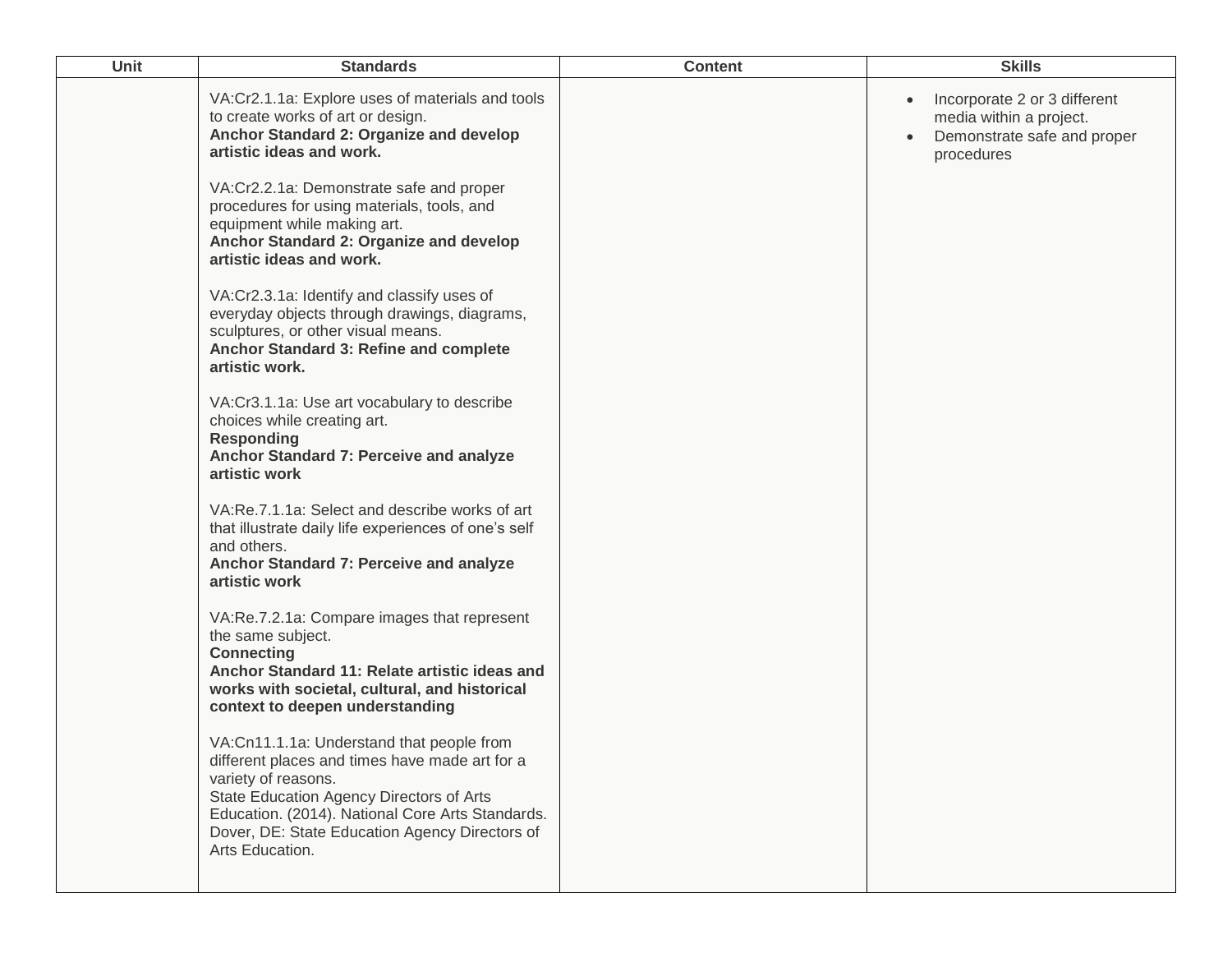| Unit                 | <b>Standards</b>                                                                                                                                                                             | <b>Content</b>                 | <b>Skills</b>                                            |
|----------------------|----------------------------------------------------------------------------------------------------------------------------------------------------------------------------------------------|--------------------------------|----------------------------------------------------------|
| <b>Religious Art</b> | <b>NCCAS: Visual Arts</b><br><b>NCCAS: Grade 1</b>                                                                                                                                           | Introduction to religious art. | The students will be able to:                            |
|                      | <b>Creating</b><br>Anchor Standard 1: Generate and<br>conceptualize artistic ideas and work.                                                                                                 |                                | Examine religious artwork.<br>Discuss religious artwork. |
|                      | VA:Cr1.2.1a: Use observation and investigation<br>in preparation for making a work of art.<br>Anchor Standard 2: Organize and develop<br>artistic ideas and work.                            |                                |                                                          |
|                      | VA:Cr2.1.1a: Explore uses of materials and tools<br>to create works of art or design.<br>Anchor Standard 2: Organize and develop<br>artistic ideas and work.                                 |                                |                                                          |
|                      | VA:Cr2.2.1a: Demonstrate safe and proper<br>procedures for using materials, tools, and<br>equipment while making art.<br>Anchor Standard 2: Organize and develop<br>artistic ideas and work. |                                |                                                          |
|                      | VA:Cr2.3.1a: Identify and classify uses of<br>everyday objects through drawings, diagrams,<br>sculptures, or other visual means.<br>Anchor Standard 3: Refine and complete<br>artistic work. |                                |                                                          |
|                      | VA:Cr3.1.1a: Use art vocabulary to describe<br>choices while creating art.<br><b>Responding</b><br>Anchor Standard 7: Perceive and analyze<br>artistic work                                  |                                |                                                          |
|                      | VA:Re.7.1.1a: Select and describe works of art<br>that illustrate daily life experiences of one's self<br>and others.<br>Anchor Standard 7: Perceive and analyze<br>artistic work            |                                |                                                          |
|                      | VA:Re.7.2.1a: Compare images that represent<br>the same subject.<br><b>Connecting</b>                                                                                                        |                                |                                                          |